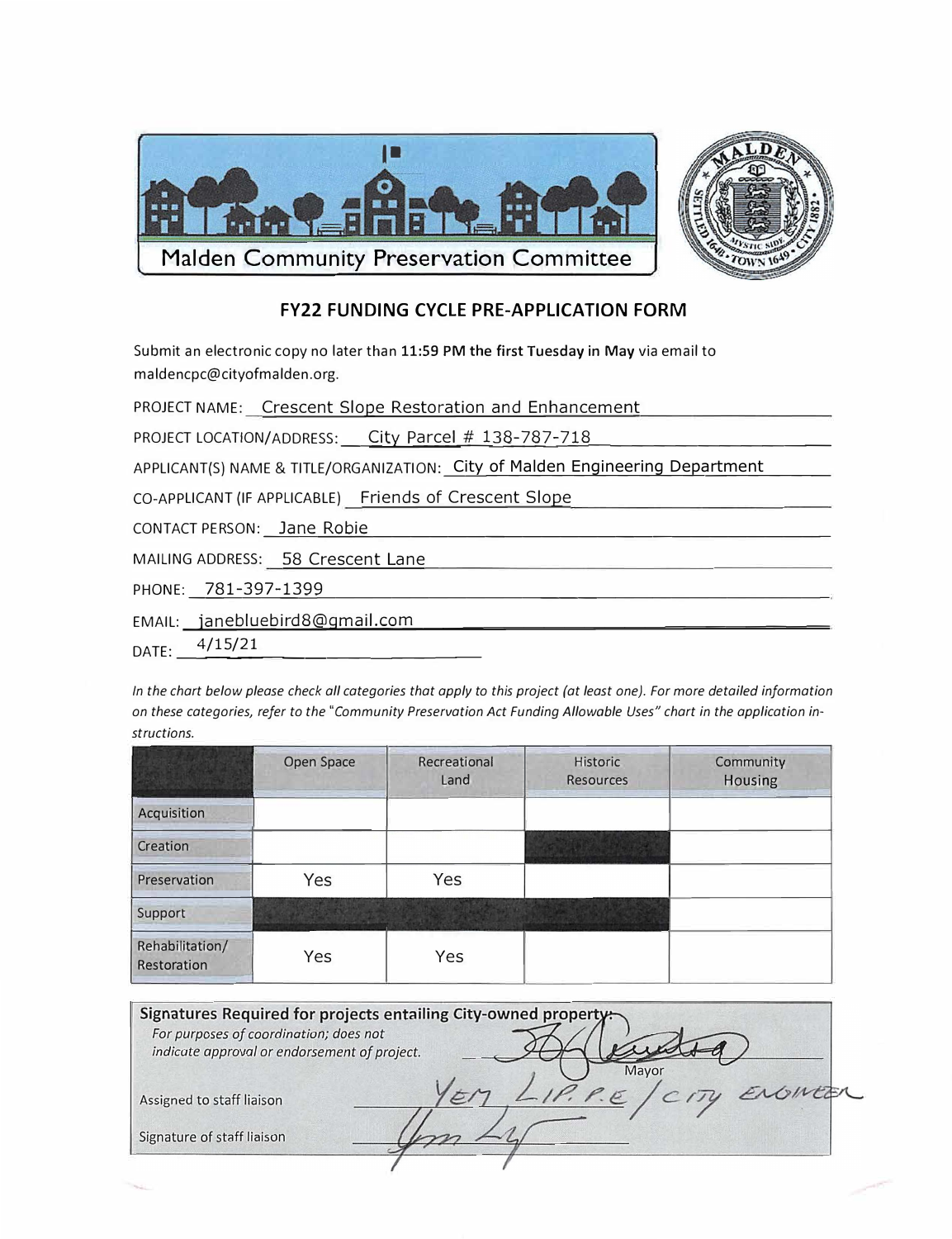| Have you reviewed the Malden CPC Plan? Ves<br>No<br>Have you attended a CPA informational session in Malden or surrounding cities? $\checkmark$ Yes ____ No                                                                                                                                                                                                                                                                                                                                                                                                                                                                                                                                                                                                                                                                                                                                                                                                                                                                        |
|------------------------------------------------------------------------------------------------------------------------------------------------------------------------------------------------------------------------------------------------------------------------------------------------------------------------------------------------------------------------------------------------------------------------------------------------------------------------------------------------------------------------------------------------------------------------------------------------------------------------------------------------------------------------------------------------------------------------------------------------------------------------------------------------------------------------------------------------------------------------------------------------------------------------------------------------------------------------------------------------------------------------------------|
| Have you spoken with any boards, commissions, community organizations, or elected officials about your<br>project?<br>No<br>$\checkmark$ Yes<br>If yes, please list here: Mayor Gary Christenson and Councillor-at-Large Stephen Winslow                                                                                                                                                                                                                                                                                                                                                                                                                                                                                                                                                                                                                                                                                                                                                                                           |
| <b>PROPERTY OWNERSHIP</b><br>Legal Property Owner of Record: City of Malden                                                                                                                                                                                                                                                                                                                                                                                                                                                                                                                                                                                                                                                                                                                                                                                                                                                                                                                                                        |
| For all projects on City property, The City Department with Care, Custody and Control must be the<br>Applicant or project will be deemed ineligible for this Applicant.<br>If applicable, City Department with Care, Custody and Control: City of Malden Engineering Department                                                                                                                                                                                                                                                                                                                                                                                                                                                                                                                                                                                                                                                                                                                                                    |
| If the Applicant is not the owner, does the Applicant have site control or written consent of the property<br>owner to submit an application? ________ Yes ________ No<br>If Yes, please attach written documentation. If No, project will be deemed ineligible for this Applicant.                                                                                                                                                                                                                                                                                                                                                                                                                                                                                                                                                                                                                                                                                                                                                |
| <b>PROJECT FUNDING</b><br>Have you identified other potential funding sources? ______ Yes __ <del>√</del> __ No<br>If yes, please list the potential funding sources here: ________________________                                                                                                                                                                                                                                                                                                                                                                                                                                                                                                                                                                                                                                                                                                                                                                                                                                |
| PROJECT DESCRIPTION: (Please describe the community needs this project is addressing and how this project<br>aligns with CPC goals)<br>We propose to enhance and improve Crescent Slope, an 11,868-square-foot woodland with<br>access from Crescent Lane. We plan to<br>• Create a walking trail<br>• Replace invasive plants with natives<br>• Add benches and/or rustic seating on the upper, flat level<br>• Place a picnic bench on the lower level, next to Crescent Lane, for public enjoyment<br>• Install signage at street level indicating that Crescent Slope is a Malden conservation area                                                                                                                                                                                                                                                                                                                                                                                                                            |
| PROJECT STATUS: (Please describe what level of planning, research and discussions have already been under-<br>taken to inform this proposal)<br>• Since the City Council approved designating several city-owned parcels as conservation land in late<br>2018, we've periodically followed up to learn the status of this designation.<br>• Over the past couple of years, a few neighbors have discussed improving this neglected area, adding a<br>picnic table, and replacing invasive plants with natives.<br>• An initial cleanup was held on 20 March 2021 with four neighbors, Mayor Christenson, and Councillor-at-<br>Large Stephen Winslow. At that time we discussed applying for Community Preservation Funds as this<br>project falls well within CPC focus areas.<br>. We raked a temporary trail for easier access for cleanups, surveying, plant identification, etc.<br>• We will shortly conduct an informal survey of existing plants to determine the location and number of<br>natives and invasives/exotics. |
| FOR HISTORIC RESOURCES PROJECTS:<br>Is the resource listed on the State Register of Historic Places? ______ Yes ______ No<br>(You can check designation at mhc-macris.net)                                                                                                                                                                                                                                                                                                                                                                                                                                                                                                                                                                                                                                                                                                                                                                                                                                                         |

If no, has the Malden Historical Commission determined that the resource is significant? \_\_ Yes \_\_ No *(Please submit documentation of State Register listing or MHS letter af determination.)*